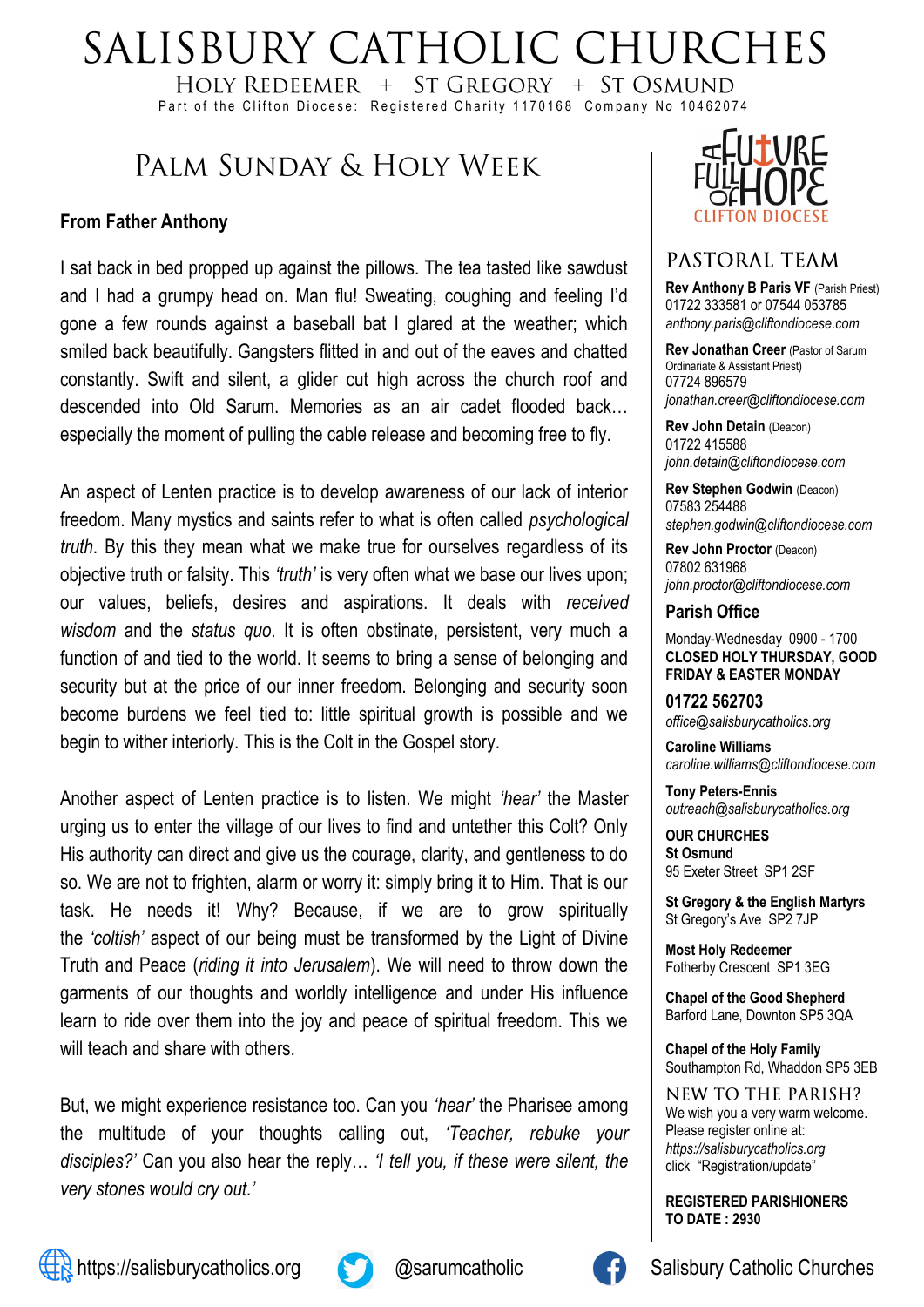### SUPPORTING THE PEOPLE OF UKRAINE

**How can you help?** Not everyone can offer accommodation but if our plans to host a number of refugees in our parish come to fruition then we will need people who can help in other ways - in teaching English, helping refugees navigate British bureaucracy & job applications, befriending, transport etc. The government process is unclear but we are stating clearly our willingness as a Catholic community to help wherever we can. We



have also established a channel via SCORE through which you can direct financial support to Ukraine if you would like to. Please give any donations in an envelope clearly marked 'SCORE - Ukraine' or alternatively pay directly into our SCORE Account Name: Clifton Diocese re Salisbury Catholic Outreach, Account Number: 89047419, Sort Code 52-10-03. Please use reference 'UKRAINE'. Many thanks. If you can offer to assist in any way or have any questions, contact Caroline in the parish office: *office@salisburycatholics.org 01722 562703.*

### **LENT 2022**

**Chrism Mass Coach, Wednesday 13 April** - 31 of 37 places are now taken. If you have booked a place you must make sure you are aware of your pick up time and location. It's not too late to join if you'd like to - contact Caroline 01722 562703 as soon as possible.

**Chrism Mass at Clifton Cathedral** - if you cannot travel to the Chrism Mass, why not join it online from your own home? Follow the Mass from 11am on Wednesday 13 April at: [https://salisburycatholics.org/clifton](https://eur02.safelinks.protection.outlook.com/?url=https%3A%2F%2Fsalisburycatholics.org%2Fclifton&data=04%7C01%7Ccaroline.williams%40cliftondiocese.com%7Ca1c67b65edd24dc9a8fe08da1958a488%7Cf10b8f13604e4fa29e1204a7fad22e94%7C0%7C0%7C637850165745329661%7CUnkno)

**Confessions** after the 10 am Mass will finish on Tuesday 12 April as our priests are away at the Chrism Mass on Wednesday. **There will be no confessions on Holy Saturday 16 April.** 

**The Washing of Feet on Holy Thursday -** is an important part of the liturgy on Holy Thursday whereby the priest washes the feet of 12 people as an act of humility imitating Jesus Christ at the Last Supper. If you plan to attend the Holy Thursday Mass of the Lord's Supper, please do volunteer by contacting the Parish Office on 01722 562703 or list your name on the list in the church porch.

'Click on the 'Lent 2022' button on our homepage for the following:

**Stations of the Cross** - Cardinal Vincent Nichols invites you to join him as he meditates on the 'Way of the Cross'. You can watch the full 35-minute meditation or select individual stations.

**Lenten Journey' with** Fr Denis McBride concludes this weekend.

**Daily Lenten Reflections** from Clifton Diocese will also conclude this Sunday.

**St Gregory's Parish Get-Together** last Sunday was a great success. Thank you to everyone who attended and especially to all those who helped to organise, serve and provide food. Deacon Steve took some photos of the event and these can now be viewed by clicking on 'Photo Gallery' on our homepage or [click here.](https://salisburycatholics.org/parish-get-together-3-april)

**SCORE** The next collection will be a retiring collection on 23 April and will be for overseas projects**.**

**My Generation** next meet on Wednesday 20 April for a Beetle Drive at 2pm in St Gregory's Hall. Contact Chris on 01722 321109.

**Art Group** Mondays 10.30am-12.30pm in the Parish Rooms. All are welcome. Contact 01725 510310

**Bible Book Club** Tuesdays 10:45am-12:30pm in the Parish Rooms. Contact John Lester 07899 244072.

**SPUC Salisbury Branch** are taking part in a Pro-Life Chain on Saturday 23rd April. Please come along and show your support for the Pro-Life movement. See notice in the entrance of the Church and/or ring Alison on 01722 741681 or Bernadette on 01722 711137 for more details.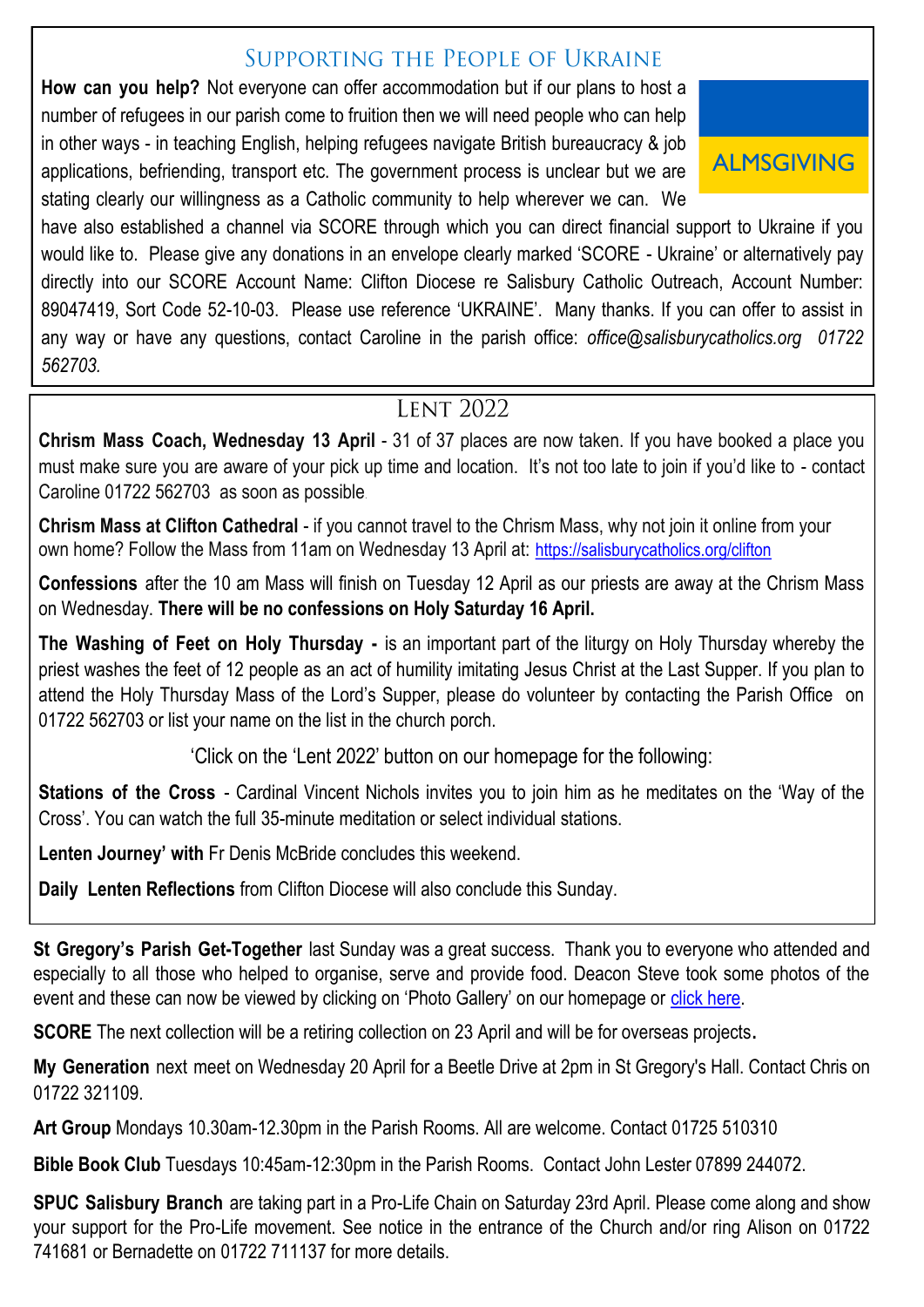**Adopt a Street -** Huge thanks and congratulations to parishioners who have now 'adopted' 503 streets and will be delivering to an **AMAZING 18,234 addresses**! Please ensure that you post your cards by Wednesday 13 April. We have a few volunteer packs unclaimed, these will be available to collect from our churches this weekend. Find yourself at a loose end on Monday or Tuesday? It's still not too late: pop into the office, claim some cards and deliver some invitations to our Easter liturgies. Thank you and well done to everyone involved.

**Requiem Mass for Parishioners who died during the early stages of the Pandemic.** As you may remember, in the early stages of lockdown, there were a number of parishioners who died and we were not able to celebrate a Requiem Mass/Funeral in the way that we would normally due to lockdown restrictions. On **Saturday 30 April 2022 at 10am**, there will be a special Requiem Mass for these individuals. It is important that we include everyone to whom this applies - if there is an individual from our three parishes that you wish to make sure we remember, please contact the parish office to submit their name. Many thanks.

**Altar Server Training** - Fr Jonathan is planning to lead some altar server training in the coming months. We would like to hear from anyone who was an altar server prior to the pandemic that would now like to return as there will be 'refresher' training for you. We would also like to hear from any child who has made their First Communion who would like to begin serving. Please email the parish office *office@salisburycatholics.org* or ring 01722 562703. Many thanks.

**CLEANING FOR EASTER - ST Osmund's Church** This will take place immediately after the 10 am Mass on Monday 11 April. Volunteers are **urgently** needed (gentlemen, do not be shy!), please just come along and join in. Many hands make light work.

**First Holy Communion 2022 -** For all those Parents who were unable to collect their 'Communion Guide' last weekend please contact Annette *fhc@salisburycatholics.org*

**Rosary -** 2.30pm on Wednesday 27 April in St Osmund's Church in front of Our Lady's Altar. Everyone is very welcome to join, no need to book, just come along.

**The Loyola Certificate in Pastoral Ministry and The Clifton Ministry Skills Programme** - Clifton Diocese are offering these two in depth courses with online information sessions on Tuesday 26 & Thursday 28 April. For more information and how to join please [click here.](https://salisburycatholics.org/blog/pastoral-ministry-information-evenings)

**Congratulations and welcome** to Sienna Bella Netton who will receive the Sacrament of Baptism this Saturday 9 April. Please keep Sienna, her parents and godparents in your prayers at this special time

**Salisbury Catholic Churches Afternoon Tea - Sunday 8 May 3pm at the White Hart Hotel.** Everyone is invited to Afternoon Tea & Talk on the 'Stories of Salisbury'. Book your place with the White Hart Hotel on 01722 327476 or at their reception. £14.50 per person. For more information [click here](https://salisburycatholics.org/blog/salisbury-catholic-churches-afternoon-tea)

**Easter Cards** Packs of cards from the Catholic Charity Aid to the Church in Need and can be purchased from the Parish Office. We are open 9am - 5pm Monday - Friday.

**Easter Egg Hunt! Final call** for donations of (individually-wrapped) Easter Eggs. Please hand your eggs into the office or to the welcomers at St Osmund or St Gregory's. Many thanks.

**St Osmund's Garden Tidy-up** - Please join in after the 10am Mass tomorrow Saturday 9 April until midday.

**Salisbury District Hospital Stars Appeal** - Parishioner Melanie Cusack is embarking upon a 100km trek across Jordan walking and camping on Bedouin trails ending at Petra to raise money for the Stars Appeal. Delayed from last year with 100s of training miles walked, she is now due to leave on 23 April. Mel has supported the parish over many years leading children's liturgy and youth ministry and for the last decade or more managing St Elizabeth House for us on an entirely voluntary basis. It would be great if we could show our support for Melanie and the Stars Appeal. To sponsor Mel, go to: *http://www.justgiving.com/HJMpetratrek?utm\_id=26* or, if you do not have internet access, ring or pop into the parish office.

**Luke's Gospel** Christopher Piggins continues to read Luke's Gospel - the latest recordings are Chapters 21 & 22, the end of 'The Jerusalem Ministry' and the beginning of 'The Passion'. Click on the 'Luke's Gospel' button on our home page or [click here.](https://salisburycatholics.org/lukes-gospel)

**The Sunday Homilies by Bishop Jim Golka & Bishop Robert Barron** are now together on the same page on our website, click on the 'Sunday Homily' button on our homepage or [click here.](https://salisburycatholics.org/sunday-homily) Please note the homily by Bishop Barron is released late on a Saturday and so won't feature on the website until then.

**Children's Liturgy**: The Passion! Click on 'Church TV' then select 'Children's Liturgy' or [click here.](https://salisburycatholics.org/childrens-liturgy)